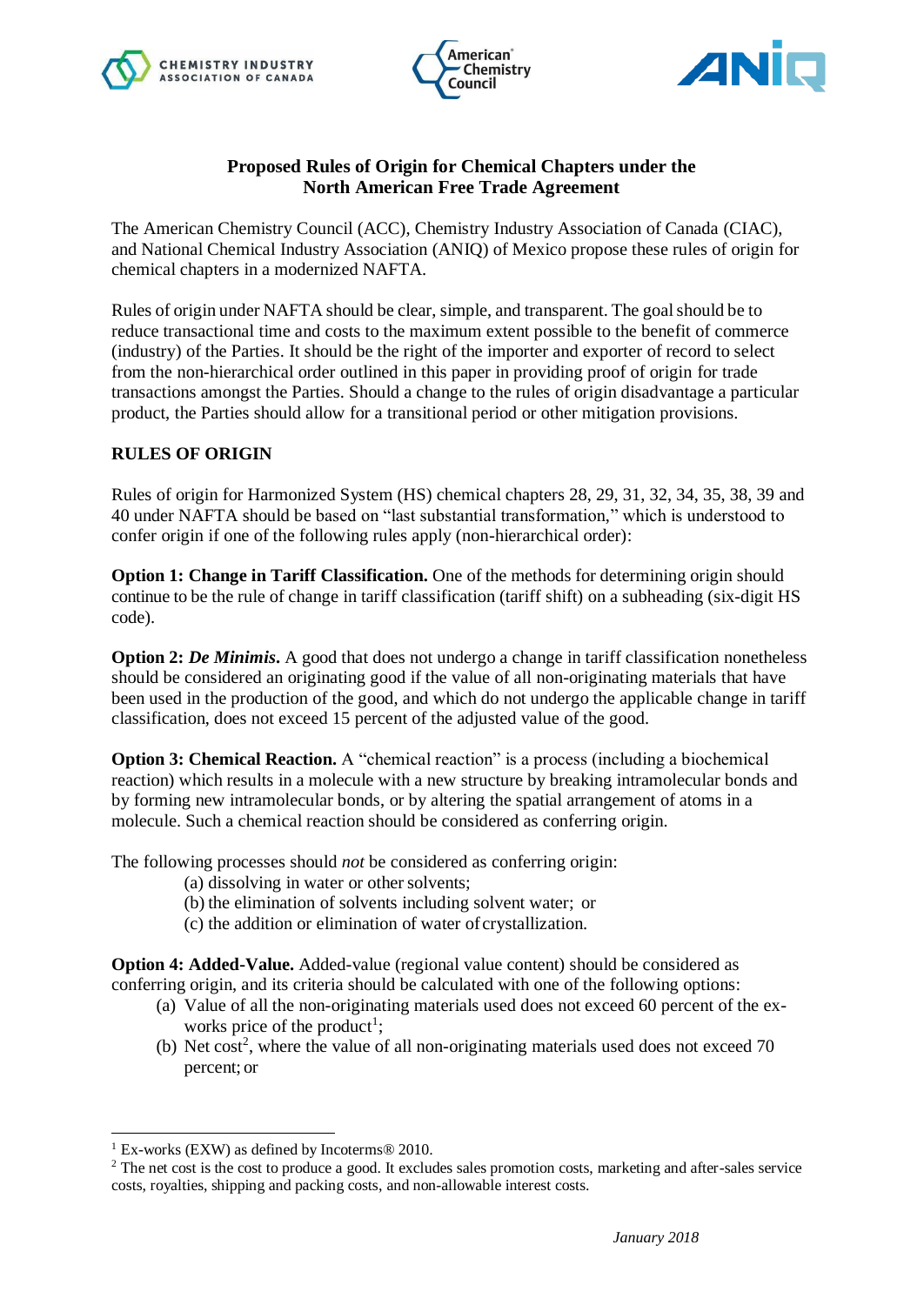





 $(c)$  Transaction value<sup>3</sup>, where the value of all the non-originating materials used does not exceed 60 percent.

**Option 5: Mixtures and Blends.** This rule pertains to the deliberate and proportionally controlled mixing or blending (including dispersing) of materials, other than the addition of diluents, to conform to predetermined specifications. When mixing and blending results in the production of a good having physical or chemical characteristics that are relevant to the purposes or uses of the good and are different from the input materials, then the process should be considered as conferring origin.

**Option 6: Purification.** Purification should be considered as conferring origin provided that purification occurs in the territory of one or both of the Parties and results in one of the following criteria beingsatisfied:

- (a) purification of a good resulting in the elimination of 80 percent of the content of existing impurities; or
- (b) the reduction or elimination of impurities resulting in a good suitable for one or more of the following applications:
	- (i) pharmaceutical, medical, cosmetic, veterinary or food gradesubstances;
	- (ii) chemical products and reagents for analytical, diagnostic or laboratory uses;
	- (iii) elements and components for use inmicro-electronics;
	- (iv) specialized optical uses;
	- (v) biotechnical use (e.g., in cell culturing, in genetic technology, or as a catalyst);
	- (vi) carriers used in a separation process; or
	- (vii) nuclear grade uses.

**Option 7: Change in Particle Size.** This rule pertains to the deliberate and controlled modification in particle size of a good, other than by merely crushing or pressing, resulting in a good having a defined particle size, defined particle size distribution, or defined surface area. When a change in particle size of a good is relevant to the purposes of the resulting good and has different physical or chemical characteristics from the input materials, the process should be considered as conferring origin.

**Option 8: Standard Materials.** Standard materials (including standard solutions) are preparations suitable for analytical, calibrating, or referencing uses having precise degrees of purity or proportions which are certified by the manufacturer. The production of standard materials should be considered as conferring origin.

**Option 9: Isomer Separation.** The isolation or separation of isomers from a mixture of isomers should be considered as conferring origin.

**Option 10: Biotechnological Process.** A biotechnological process—as defined as a biochemical reaction in Option 3, or in (a), (b), and (c) below—should be considered as conferring origin:

- (a) Biological or biotechnological culturing, hybridization or genetic modificationof:
	- a. micro-organisms (bacteria, viruses [including phages], etc.); or
	- b. human, animal or plant cells;

 $\overline{a}$ 

<sup>&</sup>lt;sup>3</sup> The transaction value (cost, insurance, and freight [CIF] or free on board [FOB) is the value of the imported goods, or of identical or similar imported goods, for the purpose of origin calculation.